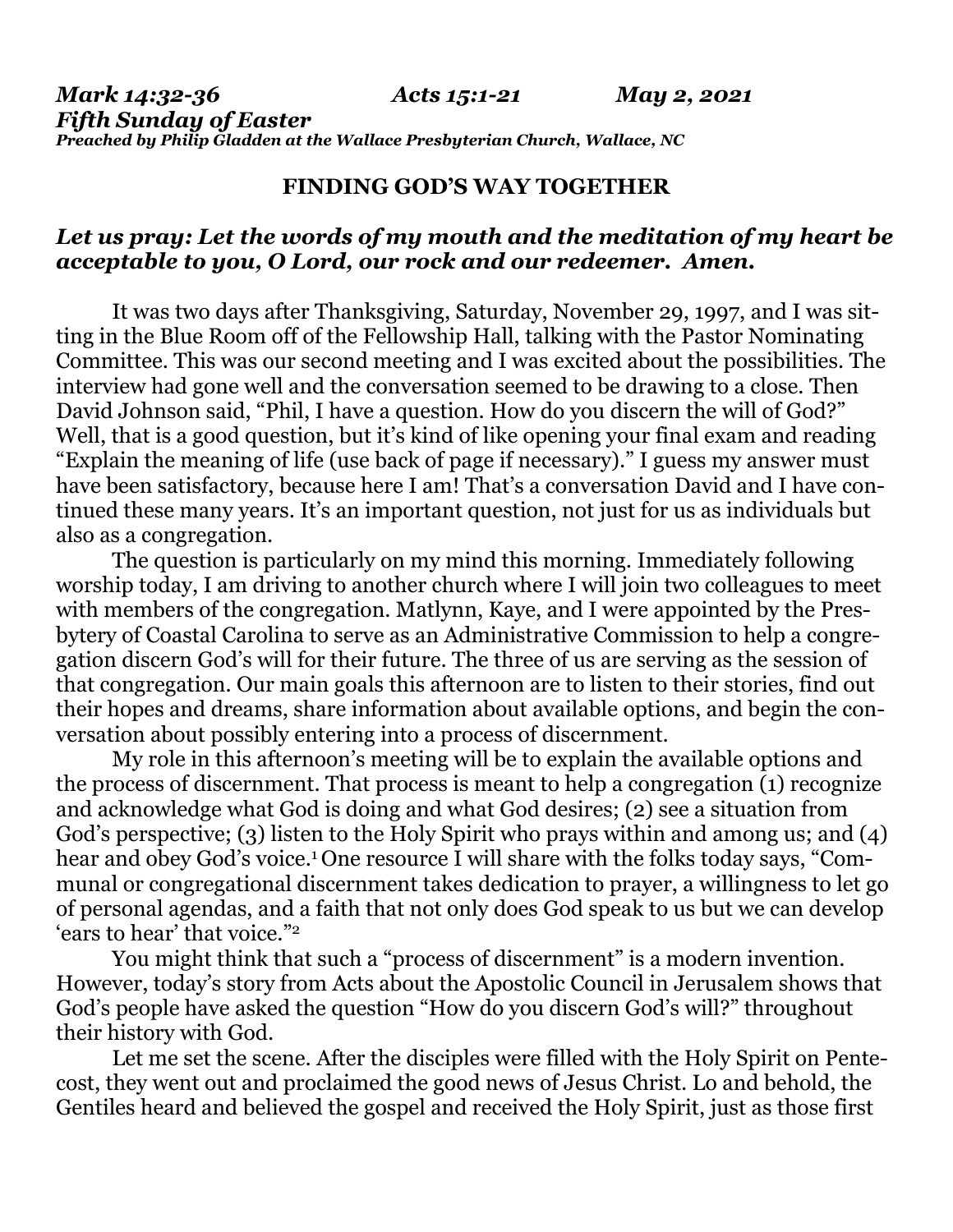Jewish believers had done. As the word about the Gentile mission filtered back to the church in Jerusalem, "certain individuals from Judea" maintained that "unless you are circumcised according to the custom of Moses, you cannot be saved." (Acts 15:1) They weren't arguing against evangelizing the Gentiles. They were arguing that the Gentiles had to become Jews — circumcision was the sign of the covenant and acceptance of the law — in order to become full members of the community and be saved. As it turns out, some of the early believers who happened to be Pharisees agreed and argued, "It is necessary for them to be circumcised and ordered to keep the law of Moses." (Acts 15:5)

 So, the church called a presbytery meeting! No, I'm not suggesting the first church was Presbyterian, but the elders did gather to figure out this situation (note: We get our name "Presbyterian" from the Greek word for "elder."). The notice went out with the issue stated: Must the Gentiles be circumcised and ordered to keep the law of Moses? The church leaders gathered in Jerusalem and the roll was taken: certain individuals from Judea; Paul; Barnabas; believers who belonged to the sect of the Pharisees; the apostles and the elders; Peter; James, the brother of Jesus; Judas called Barsabbas; and Silas. There were probably others there for the discussion.

 Although Luke doesn't say so in his story, it's hard to imagine that this group of church leaders gathered and didn't pray, sing, read scripture, and probably eat a meal together. All of this would have been part of their process of discernment, along with hearing reports and testimonies from Paul, Barnabas, Peter, and James about what God was doing in and among the Gentiles. Their decision reflected James' comments, who said, "I have reached the decision that we should not trouble those Gentiles who are turning to God." When the council wrote their letter to the Gentiles explaining their decision they concluded with this words: "For it has seemed good to the Holy Spirit and to us to impose on you no further burden than these essentials: that you abstain from what has been sacrificed to idols and from blood and from what is strangled and from fornication." In other words, we expect from you the minimum of what the law expects of everybody, Jew and Gentile. And what was the reaction of the Gentile believers? The letter was delivered to the congregation in Antioch and "when its members read it, they rejoiced at the exhortation." (Acts 15:32)

 Two thousand years later, the issues might be different, but the process of discernment is the same for us Presbyterians. Look at the picture on the screen. It was taken at the 2018 meeting of the General Assembly in St. Louis, Missouri.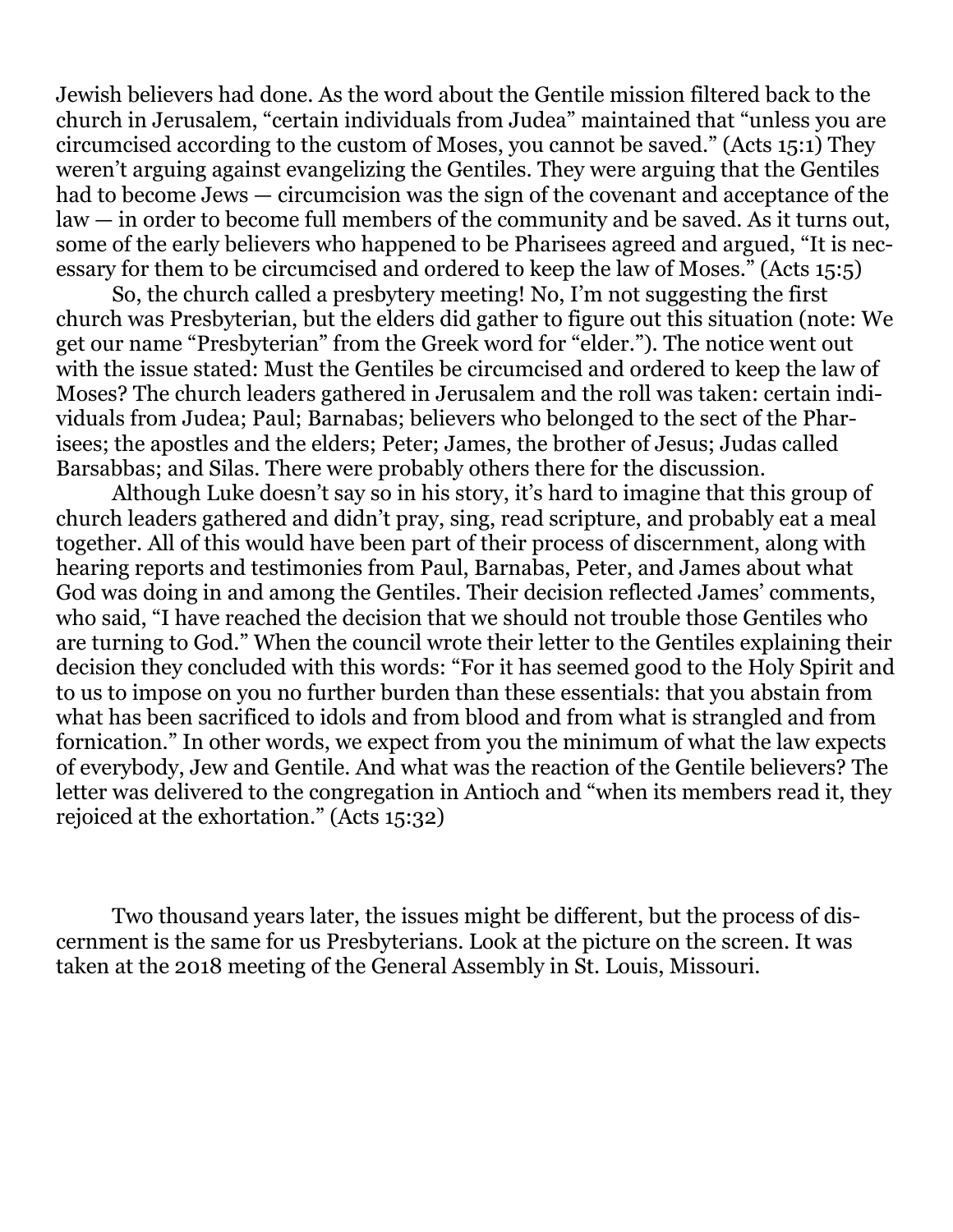

There's a familiar face right in the middle of the picture — our own Ruling Elder Curt Simpson. You might not recognize the other people in our presbytery's delegation, but when the roll was taken Ruling Elders Paul Pope, Curt Simpson, and John Baker and Teaching Elders Mamie Hooker, Steuart Link, and Bill Young would have answered "Present!" Having served as a commissioner to General Assembly, I know those folks — along with about 600 other ministers and elders — prayed, sang, read scripture, and ate meals together. They heard reports and testimonies from commissioners and representatives from across the United States and around the world about what God is doing among his people and in the world. And they sought and trusted in the guidance of God's Holy Spirit as they made their decisions, which were then reported to the congregations back home.

 On Monday, May 17, ruling elders and teaching elders (ministers) representing 180ish congregations throughout southeastern North Carolina will gather via Zoom for a meeting of the Presbytery of Coastal Carolina. The business and issues to be discussed will be announced ahead of time. Attendance will be taken. We will worship, hear scripture, and pray. Then we will hear reports and testimonies about what God is doing Down East and beyond. We will make decisions will be made and report them to the congregations back home.

 On May 18, Wayne, Sam, Lindsay, Fred, Patsy, Darleen, Hayes, Greg, Kelli, Hope, and I will meet via Zoom for our monthly session meeting. I will email the agenda to the elders on Monday, May 17. At the meeting, the attendance will be taken and a quorum declared. We will worship, hear scripture, talk about our faith, and pray together. Then we will hear reports and testimonies from the different Ministry Teams about what God is doing in and among our congregation. And we will listen with our hearts to hear what God is calling us to do as the Wallace Presbyterian Church. We will strive to discern God's will for the life and ministry of our congregation. We will report these decisions to you by email and in the June newsletter.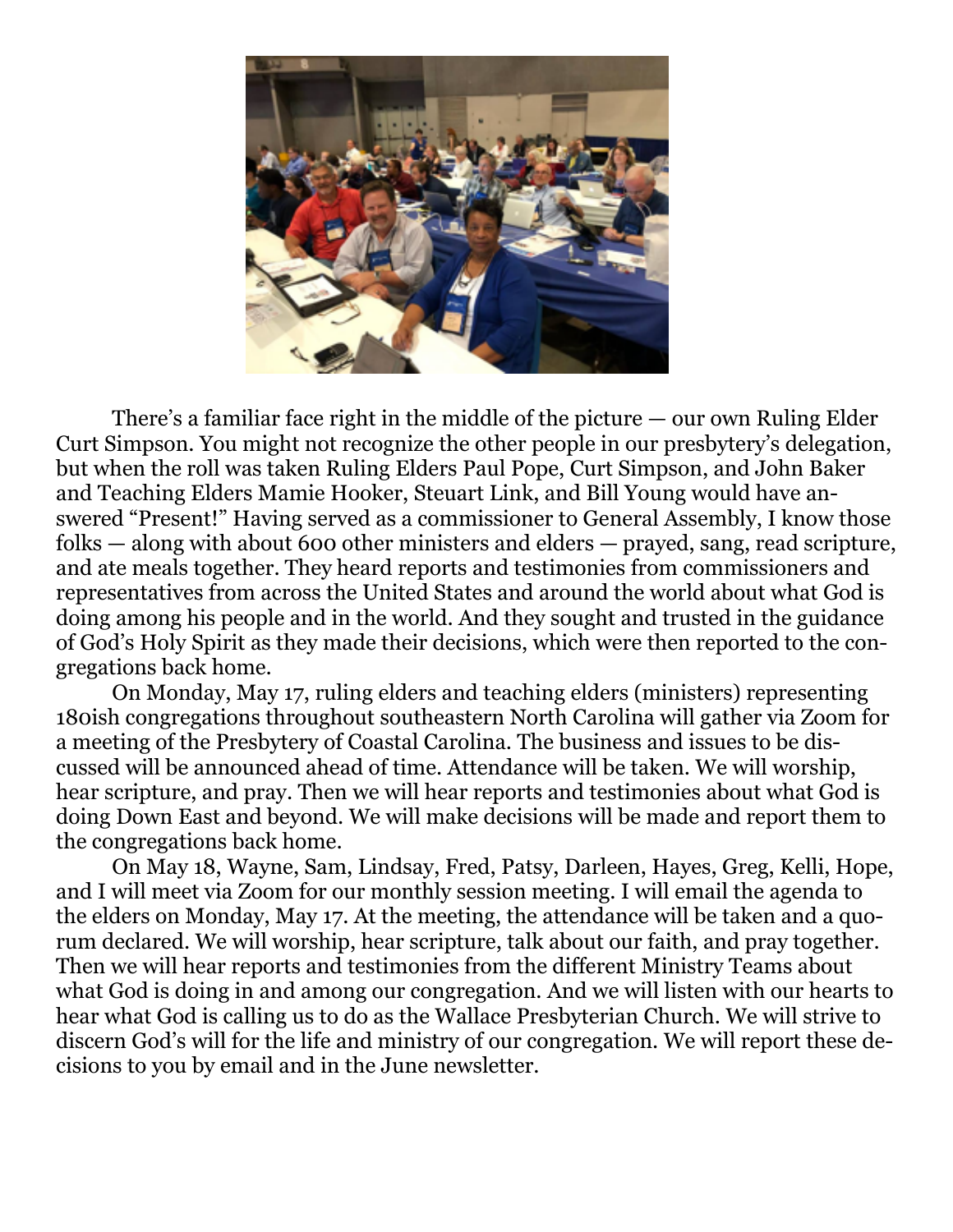These meeting descriptions validate something one of our seminary professors said: "Being a Presbyterian isn't the only way to be a Christian, but it's a good, faithful, and biblical way to be a Christian." At our best, our process can help us discern God's will for our individual Christian lives and God's will for our corporate congregational life. Discerning God's will is always important, but perhaps no more so than right now in the life of the Wallace Presbyterian Church.

 As we begin to emerge from the COVID-19 pandemic and look to the future, it will be real tempting to try to "return to normal," to do things exactly like we did them up until March 8, 2020. But the reality is, we can't go back to those times, and we probably shouldn't go back to "business as usual." That doesn't mean erasing all of our history and ways of doing things, but we now have the opportunity to build on the changes that have been thrust upon us as a church during the pandemic.

 The question of circumcising Gentiles isn't high on the agenda of any General Assembly, presbytery, or session meeting in 2021. But the principle is the same. God's people then had to discern the amazing new thing God was doing with the Gentiles in their midst and they had to decide what that meant for their faith and their church. As God's people now, we have a golden opportunity to discern the amazing new things God is (always) doing in our midst. We have to decide what that means for our faith and for our church. Just this week I read an offertory prayer of dedication that included the sentiment, "Lord, let me give joyfully, not to the church of the past but to the church of today and the church that is yet to be."

 Jesus' prayer in the Garden of Gethsemane — "Abba, Father, not what I want, but what you want" — was probably the hardest prayer he ever prayed. It certainly is for us, because we bring our own agendas, likes/dislikes, and wants to our process of discernment. As we think about the apostles and elders gathered in Jerusalem to discern God's will for the church, let us be mindful of our own discernment. Will we decide ahead of time what we want and then ask God to bless us? Or will we pray, "Father, guide us to what you want"?

 As we find God's way together in the coming months, with humility and open hearts, let us ask ourselves these questions:

 1. Is this leading in keeping with the Word of God as revealed in Jesus Christ through Scripture?

2. Is this leading self-serving, or is it motivated by love for God and others?

3. Is the ministry of Jesus being continued in what we do?

 4. Will the community benefit — will the outcome build up the body of Christ?3 Father, not what we want, but what you want.

## *Let us pray: Eternal God, send your Holy Spirit into our hearts, to direct and rule us according to your will. May your hand guide us through all our days, shielding us from all evil, strengthening us to do justice and love, in Jesus Christ our Lord. Amen.*